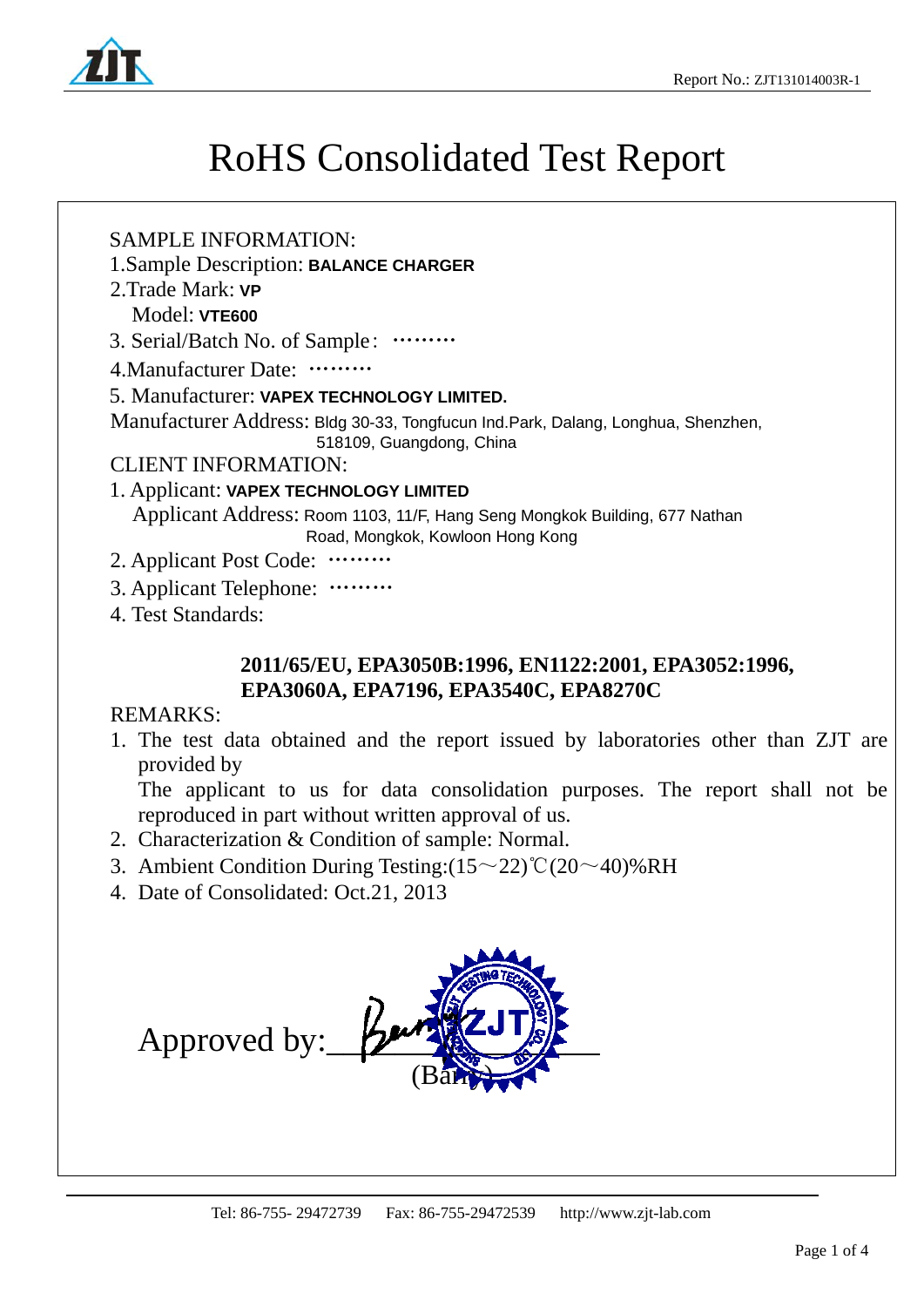

.

## RoHS Consolidated Test Report

| $Cr6+:ND$                                                                                                                                               |
|---------------------------------------------------------------------------------------------------------------------------------------------------------|
| <b>PBBS: ND</b>                                                                                                                                         |
| <b>PBDES: ND</b>                                                                                                                                        |
|                                                                                                                                                         |
|                                                                                                                                                         |
|                                                                                                                                                         |
|                                                                                                                                                         |
| PBBS: ND                                                                                                                                                |
| <b>PBDES: ND</b>                                                                                                                                        |
|                                                                                                                                                         |
|                                                                                                                                                         |
|                                                                                                                                                         |
| <b>PBBS: ND</b>                                                                                                                                         |
| <b>PBDES: ND</b>                                                                                                                                        |
|                                                                                                                                                         |
|                                                                                                                                                         |
|                                                                                                                                                         |
|                                                                                                                                                         |
| PBBS: ND                                                                                                                                                |
| <b>PBDES: ND</b>                                                                                                                                        |
|                                                                                                                                                         |
|                                                                                                                                                         |
|                                                                                                                                                         |
|                                                                                                                                                         |
| <b>PBBS: ND</b>                                                                                                                                         |
| <b>PBDES: ND</b>                                                                                                                                        |
|                                                                                                                                                         |
|                                                                                                                                                         |
|                                                                                                                                                         |
| <b>PBBS: ND</b>                                                                                                                                         |
| <b>PBDES: ND</b>                                                                                                                                        |
|                                                                                                                                                         |
|                                                                                                                                                         |
|                                                                                                                                                         |
|                                                                                                                                                         |
| <b>PBBS: ND</b>                                                                                                                                         |
| <b>PBDES: ND</b>                                                                                                                                        |
| $Cr^{6+}$ :N D<br>$Cr^{6+}$ :N D<br>$\tilde{\mathrm{Cr}}^{6+}$ :N D<br>$\tilde{\mathrm{Cr}}^{6+}$ :N D<br>$\tilde{\mathrm{Cr}}^{6+}$ :N D<br>$Cr6+:N D$ |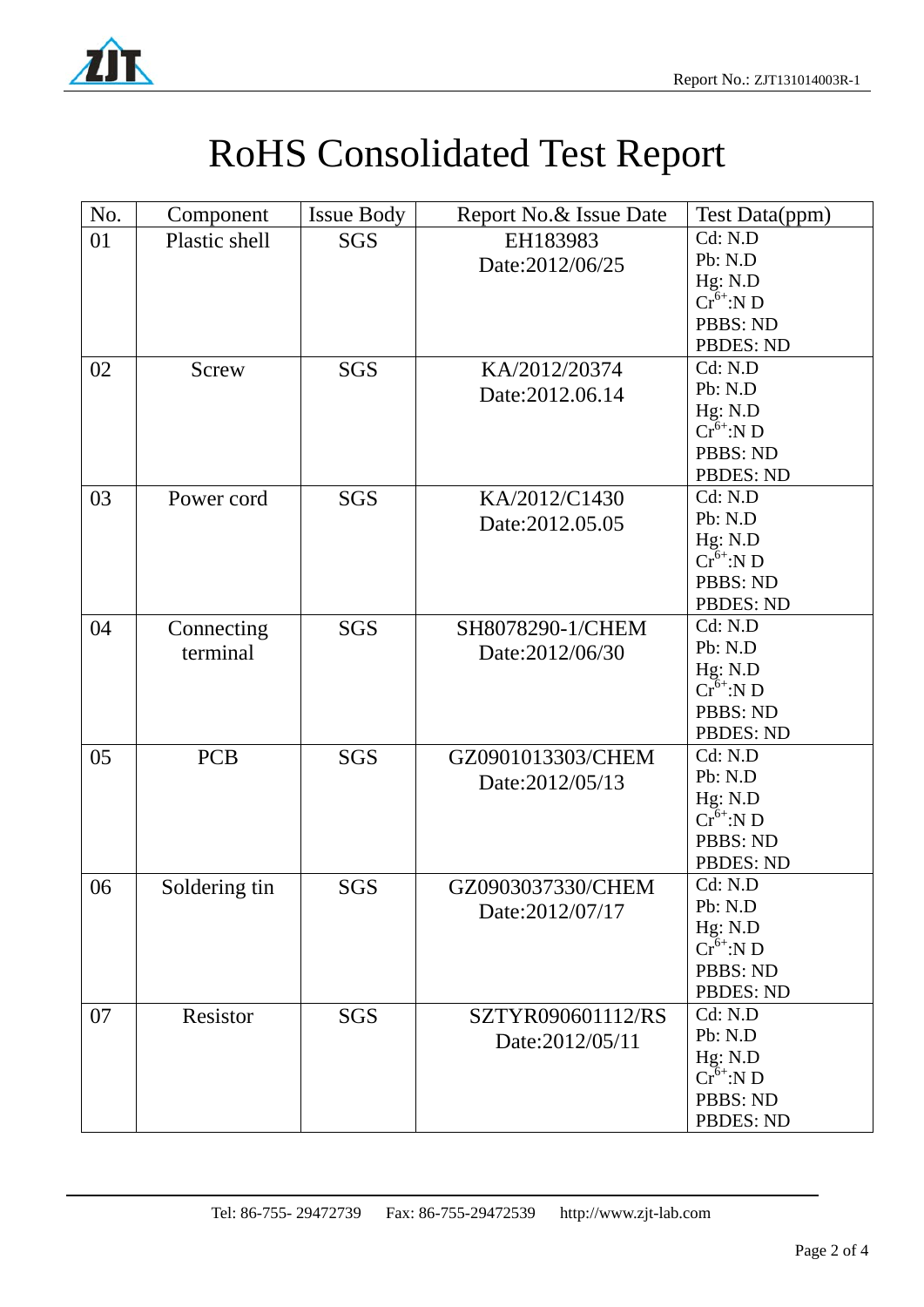

.

# RoHS Consolidated Test Report

| No. | Component    | <b>Issue Body</b> | Report No.& Issue Date | Test Data(ppm)                  |
|-----|--------------|-------------------|------------------------|---------------------------------|
| 08  | Electrolytic | <b>SGS</b>        | GZ0901009418/CHEM      | Cd: N.D                         |
|     | capacitor    |                   | Date:2012/06/18        | Pb: N.D                         |
|     |              |                   |                        | Hg: N.D                         |
|     |              |                   |                        | $\tilde{\mathrm{Cr}}^{6+}$ :N D |
|     |              |                   |                        | PBBS: ND                        |
|     |              |                   |                        | <b>PBDES: ND</b>                |
| 09  | Dacron       | <b>SGS</b>        | SH8142216/CHEM         | Cd: N.D                         |
|     | capacitor    |                   | Date:2012/07/28        | Pb: N.D                         |
|     |              |                   |                        | Hg: N.D                         |
|     |              |                   |                        | $Cr6+:N D$                      |
|     |              |                   |                        | PBBS: ND                        |
|     |              |                   |                        | <b>PBDES: ND</b>                |
| 10  | Ceramic      | <b>SGS</b>        | CANEC0801173702        | Cd: N.D                         |
|     | capacitor    |                   | Date:2012/05/25        | Pb: N.D                         |
|     |              |                   |                        | Hg: N.D                         |
|     |              |                   |                        | $\tilde{\mathrm{Cr}}^{6+}$ :N D |
|     |              |                   |                        | PBBS: ND                        |
|     |              |                   |                        | <b>PBDES: ND</b>                |
| 11  | Transformer  | <b>SGS</b>        | EC407209500            | Cd: N.D                         |
|     |              |                   | Date:2012.06.14        | Pb: N.D                         |
|     |              |                   |                        | Hg: N.D                         |
|     |              |                   |                        | $Cr^{6+}$ :N D                  |
|     |              |                   |                        | PBBS: ND                        |
|     |              |                   |                        | <b>PBDES: ND</b>                |
| 12  | Diode        | <b>SGS</b>        | CANEC090068801         | Cd: N.D                         |
|     |              |                   | Date:2012/05/10        | Pb: N.D                         |
|     |              |                   |                        | Hg: N.D                         |
|     |              |                   |                        | $Cr^{6+}$ :N D                  |
|     |              |                   |                        | PBBS: ND                        |
|     |              |                   |                        | <b>PBDES: ND</b>                |
| 13  | Triode       | <b>SGS</b>        | KA/2012/02097          | Cd: N.D                         |
|     |              |                   | Date:2012/06/12        | Pb: N.D                         |
|     |              |                   |                        | Hg: N.D                         |
|     |              |                   |                        | $Cr^{6+}$ :N D                  |
|     |              |                   |                        | PBBS: ND                        |
|     |              |                   |                        | <b>PBDES: ND</b>                |
| 14  | Fuse         | <b>SGS</b>        | CANEC0801173702        | Cd: N.D                         |
|     |              |                   | Date:2012/06/30        | Pb: N.D                         |
|     |              |                   |                        | Hg: N.D                         |
|     |              |                   |                        | $\tilde{\mathrm{Cr}}^{6+}$ :N D |
|     |              |                   |                        | PBBS: ND                        |
|     |              |                   |                        | <b>PBDES: ND</b>                |